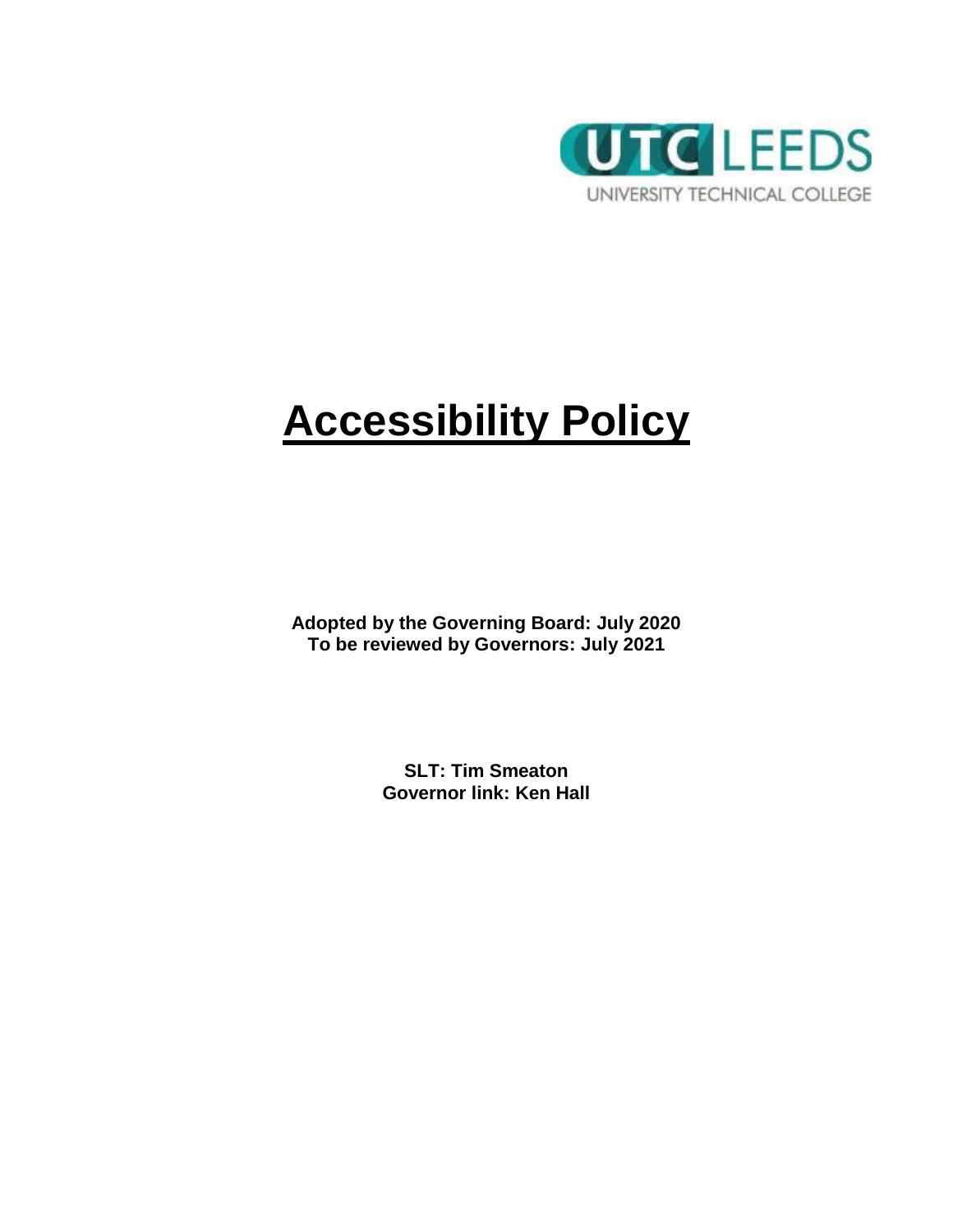### **1 Introduction**

- 1.1The Equality Act 2010 replaced all existing equality legislation, including the Disability Discrimination Act 1995 (DDA), which had been extended by the SEN and Disability Act 2001 to cover education. The Equality Act requires that schools must have an accessibility plan aimed at:
	- Increasing the extent to which disabled students can participate in the curriculum
	- Improving the physical environment of schools to enable disabled students to take better advantage of education, benefits, facilities and services provided
	- Improving the availability of accessible information to disabled students.
- 1.2This plan sets out the proposals of the Governing Body of the school to increase access to education for disabled students in the three areas required:
	- Increasing the extent to which disabled students can participate in the college curriculum;
	- Improving the environment of the college to increase the extent to which disabled students can take advantage of education and associated services;
	- Improving the delivery to disabled students of information, which is provided in writing for students who are not disabled.
- 1.3The Governing Body also recognises its responsibilities towards disabled staff and will:
	- Monitor recruitment procedures to ensure that candidates with disability are given equal opportunities.
	- Ensure that staff with disabilities are supported with special provision to ensure that they may carry out their work effectively without barriers.
	- Where necessary, undertake reasonable adjustment to enable staff to fully access the workplace.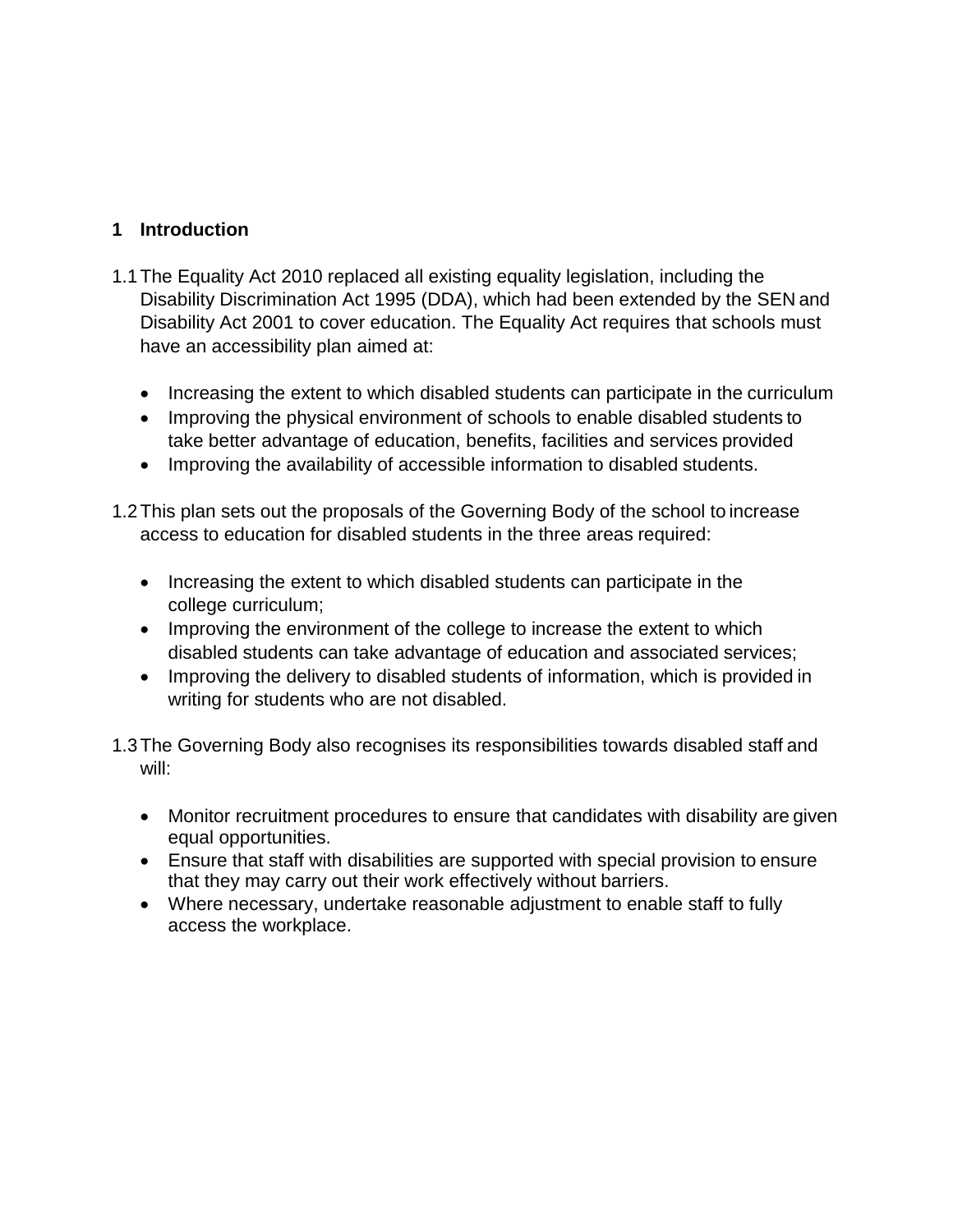- 1.4 It is a requirement that the college's accessibility plan is resourced, implemented and reviewed and revised as necessary. This plan will be reviewed in consultation with the:
	- parents of students
	- staff
	- governors
	- external partners

1.5Within the terms of the Act, the term 'disability' is defined thus:

*"A person has a disability if he or she has a physical or mental impairment that has a substantial and long term adverse on his or her ability to carry out day to day activities".*

Physical and mental impairments include sensory loss, mental illness and mental health, learning difficulties, dyslexia and physical conditions such as diabetes, arthritis and epilepsy. Behaviour difficulties are only included if they relate to underlying physical or mental impairment or result from a mental illness which is well recognised, e.g. Tourette's Syndrome, ADHD, ADD, ASD etc. This therefore includes a number of students who are, or may be on our SEND register.

1.6Within the terms of this document, "curriculum" is both teaching and learning within College time and participation in after 'school' clubs, leisure, cultural and sporting activities and college visits.

## **2 Curriculum Access**

- 2.1UTC Leeds will continue to increase the extent to which disabled students can participate in the college curriculum. To achieve this, the college will:
	- Conduct an audit of Inclusive Quality First Teaching and SEND support to assess if students have access to effective teaching strategies and appropriate resources
	- Provide INSET to all staff on how to ensure all students within each lesson are able to access the lesson content, through differentiated tasks, personalised learning and inclusive teaching strategies etc.
	- Provide training for all staff on differentiation of the curriculum and how to meet identified needs
	- All departments to show how differentiation is built into their planning and lesson delivery
	- SENCO to work closely with Heads of Department and teachers to ensure that all lessons are accessible to all students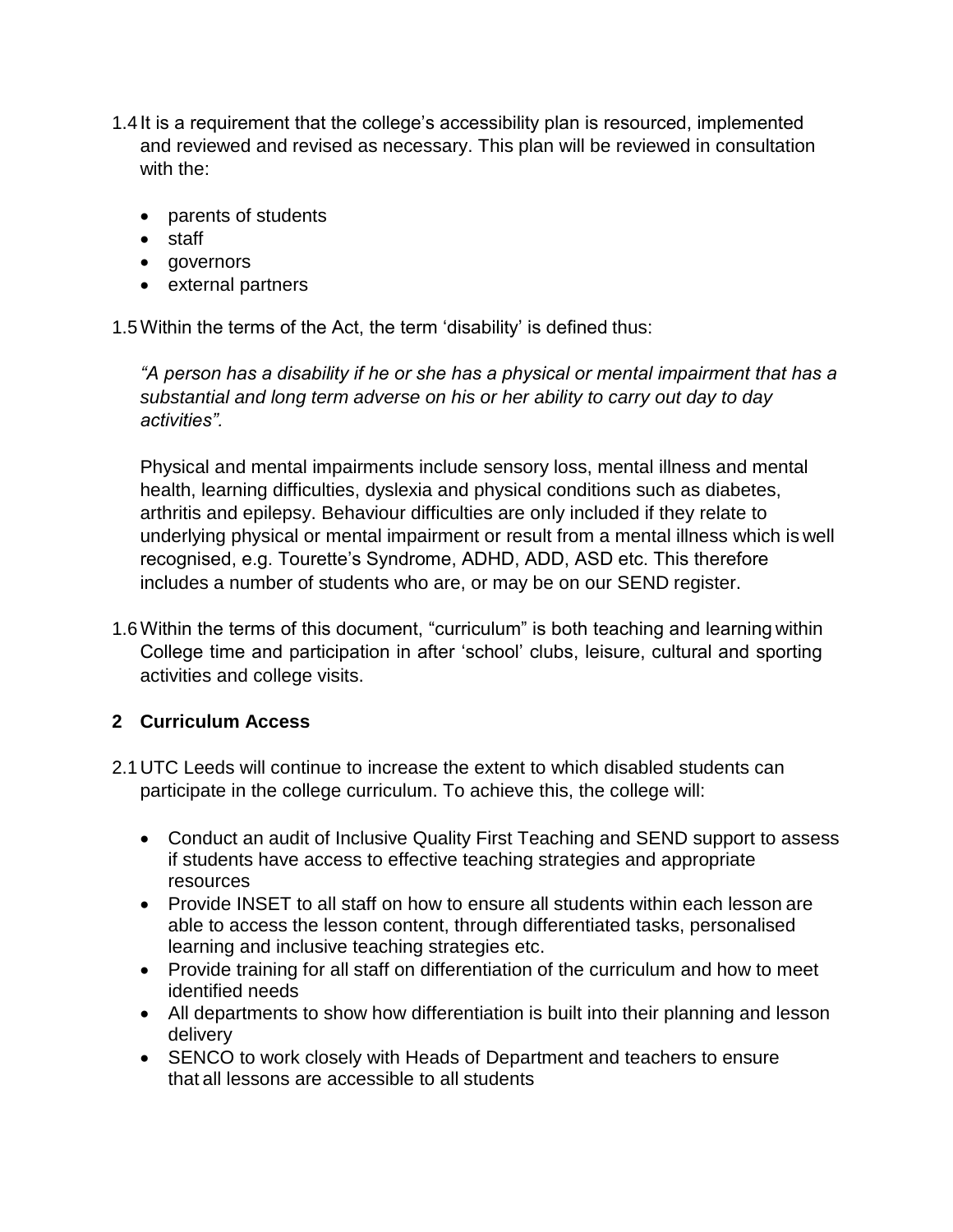Teaching staff to liaise with the SENDCo and Teaching Assistants prior to each lesson so that support is fully utilised

2.2Differentiate resources

- Each subject area will utilise resources tailored to individual needs including personalised tasks, flash cards and strategies for differentiation appropriate to each curriculum area or alternative teaching strategies which will support student progress and access to learning.
- Use of interactive whiteboards to enlarge text to make it easy for all students to read
- Where necessary INSET provided to teachers of students with hearing difficulties on the use of the hearing amplifiers and visualisers that can be used in lessons
- Learning support department to liaise with specialists and where necessary invite them in to meet with teachers of specific students to ensure their needs are met through a variety of teaching strategies and resources
- 2.3Ensure equal access for disabled students to college clubs, visits and extracurricular activities
	- Risk assessment and planning of trips to include accessibility references
	- Analyse extra-curricular activities to ensure inclusion of learning support students and students with disabilities
	- If necessary, draw up a list of venues with disability accessibility and/or a willingness to make reasonable adjustments for disabled students.

2.4Ensure that all students feel supported and included within the college

- Placed on the SEND register, and where necessary provide emotional support through allocated staff.
- Close links with specialists to ensure that we are providing all the support and access to curriculum for students with hearing and vision disabilities

# **3 Physical Environment**

- 3.1 Improving the physical environment of the college to increase the extent to which disabled students can take advantage of education and associated services:
- 3.2The college has lifts to access the first floor and second floor teaching areas. Disabled toilets are accessible throughout the college. All doors to work areas and outside are wheelchair accessible with wide doors and level thresholds. Trained staff are available to give assistance to students. Classroom furniture for disabled students is available.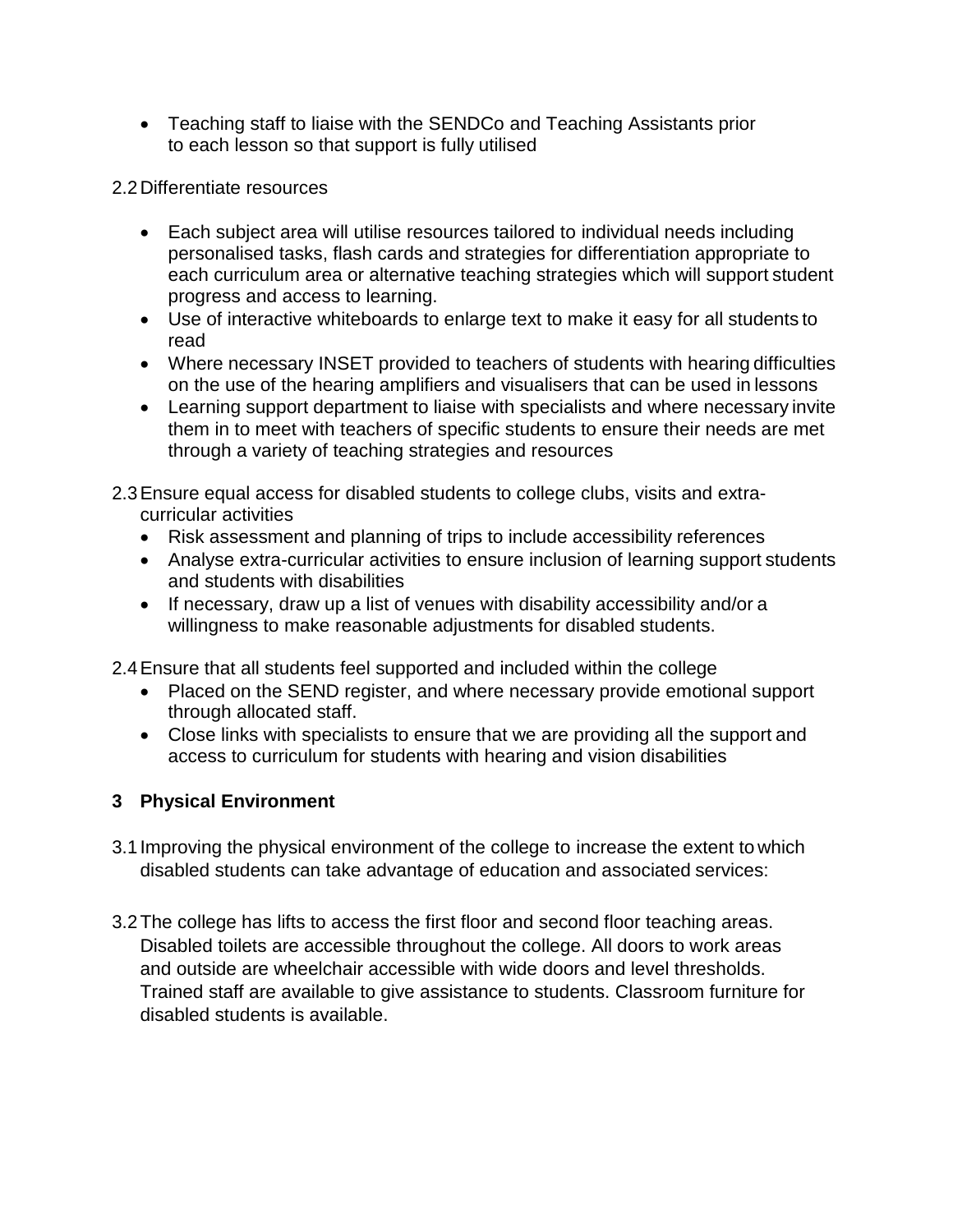#### 3.3At the College we have:

#### 3.3.1 Entry/Exit to/from the college

 $\Box$  The security barriers at the entrance to the college are wheelchair accessible with wide doors and a level threshold.

#### 3.3.2 Lighting

 $\Box$  The college had lighting installed when it opened in September 2016. Advice is needed on whether this is the most suitable lighting for individual specific needs.

#### 3.3.3 Signage

 $\Box$  Installed signage using pictorial signs for emergency exits

#### 3.3.4 Decoration

 $\Box$  The college is decorated throughout in neutral shades

#### 3.3.5 Toilets & Care Suite Facilities

- $\Box$  There are disabled toilets provided with extended cubicles with a washbasin
- 3.3.5.1 A suitable place for providing intimate care of young people, including providing the necessary resources
- 3.3.5.2 An adequate supply of appropriate equipment is in place including gloves, wipes, aprons, foot operated waste bins, paper towels, liquid soap/spray cleaner, spare clothes and any other necessary items are always available.
- 3.3.6 Showers and Washing
	- $\Box$  Washing facilities are available.

#### 3.3.7 Canteen provision

 $\Box$  Wheelchair users will be offered specialist tables in the canteen if this is required.